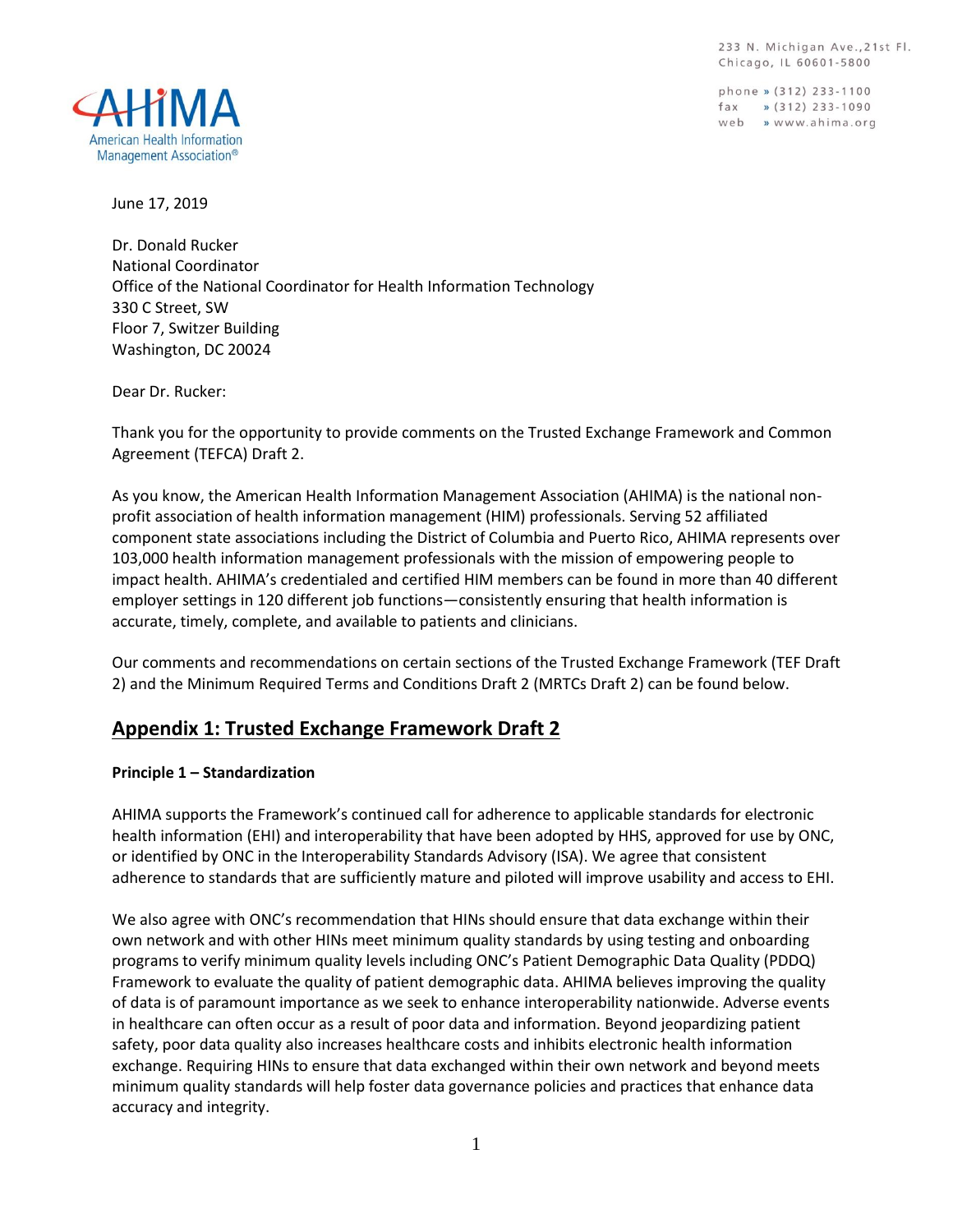#### **Principle 2 – Transparency**

AHIMA supports the requirement under Draft 2 of the Framework that a HIN and their Participants should ascribe to certain privacy practices set forth in the Framework including the provision of a written privacy notice in plain language similar to ONC's Model Privacy Notice. We believe this is critical because some HINs may operate as business associates and are not required to provide a notice of privacy practices under HIPAA. Furthermore, because certain Participants may operate as non-HIPAA entities, they are under no obligation to provide a privacy notice similar to what is required under HIPAA even though the entity accesses, exchanges, uses or discloses ePHI. Such privacy requirements will help enhance transparency to HINs and their Participants' privacy practices.

## **Principle 4 – Privacy, Security, and Safety**

AHIMA agrees with ONC that HINs should agree upon and consistently share a core set of demographic data each time that EHI is requested. We also agree that Participants of HINs should ensure that the core set of demographic data is consistently captured for all individuals so that it can be exchanged in a standard format and used to match data accurately. Even the most advanced technologies cannot eliminate the risk of human error that often leads to data quality issues. For that reason, AHIMA supports data governance and data quality improvement policies and procedures that are fundamental to improving overall patient matching rates, data integrity and enhancing patient safety including the consistent capture of a core set of demographic data and the use and exchange of standard nomenclatures in a data format that is consumable by a receiving system.

## **Principle 5 – Access**

AHIMA supports the principle in the Framework that unnecessary barriers should not impede the ability of individuals to access and direct their EHI to designated third parties and that individuals should be able to learn how information about them has been accessed, used or disclosed. AHIMA has long advocated that consumer access to their health information is essential to improving health and healthcare. We continue to support efforts that enhance the ability of consumers to access their health information while improving the workflow of health information professionals that are tasked with fulfilling such requests.

# **Appendix 2: Minimum Required Terms & Conditions (MRTCs)**

## **1.Definitions**

AHIMA recognizes that requiring the full Payment and Health Care Operations Exchange Purposes are burdensome to implement immediately. We also appreciate that ONC intends over time to phase in new Exchange Purposes as to allow the industry and potential signatories time to incorporate the necessary standards into their architectures and resolve variation in standards and policies that exist today. Along these lines, we believe sufficient and appropriate pilot testing is a necessary first step prior to the phasing in of additional Exchange Purposes.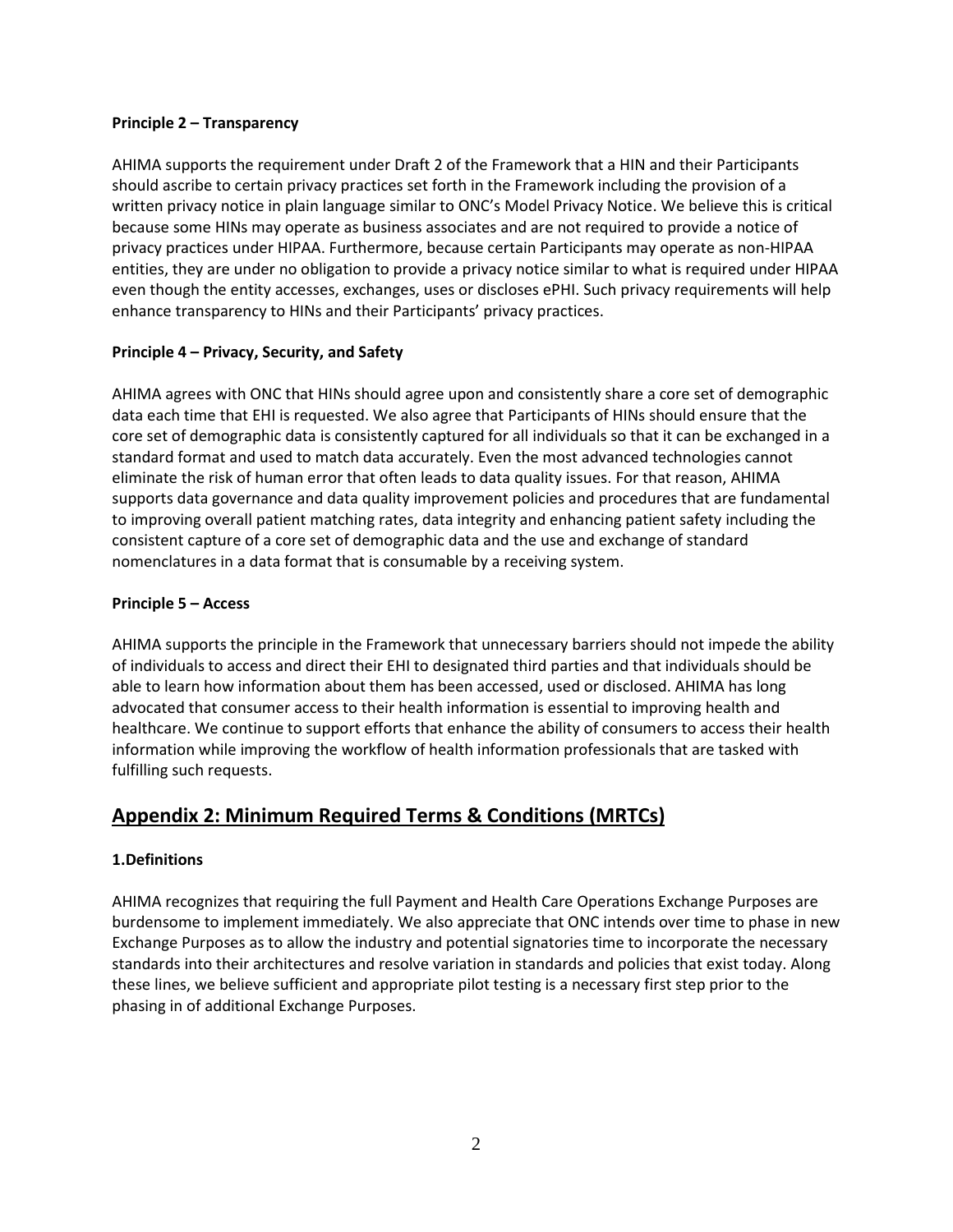#### **3. Data Quality and Minimum Necessary**

AHIMA agrees with the requirements of "Section 3.1 Patient Demographic Data for Matching" that each QHIN must send and receive all of the "patient matching data" so labeled and specified in the QHIN Technical Framework (QTF) when and to the extent that all the requirements of Section 3.3 are satisfied.

AHIMA also supports the requirement at Section 3.2 that QHINs must annually evaluate their patient demographic data management practices using the PDDQ Framework. As noted in our [comments](http://bok.ahima.org/PdfView?oid=302761) to ONC regarding the 21<sup>st</sup> Century Cures Act proposed rule, we recommend requiring QHINs to submit (in a non-punitive manner) their scores on the five PDDQ process areas to the Recognized Coordinating Entity (RCE) to evaluate data management practices. Such a requirement could establish a benchmark to help measure the breadth and depth of patient matching challenges and whether data quality improvements have been made on a year-to-year basis. Finally, AHIMA believes the 18-month timeline by which a QHIN must conduct a review of its patient demographic data management practices is consistent with other proposed timelines set forth in the MRTCs.

#### **6. Privacy, Security and Patient Safety**

AHIMA agrees with the requirement at "Section 6.1.1 Breach Notification Requirements and Security Incidents" that QHINs must comply with HIPAA Rules as if they apply to EHI, including the breach notification requirements applicable to business associates regardless of whether a QHIN is a business associate (and provided the QHIN is not a covered entity). However, for clarity, we recommend that the language in Sections 6.1.1, 7.12 and 8.12 stipulate that notice of the breach should be provided ". . . without unreasonable delay and *in no case later than 60 calendar days after discovery of the breach* in accordance with this Section and Applicable Law." Inclusion of this technical change will further clarify the timeline by which QHINs must report a breach to the RCE, other QHINs, Participants, Participant Members, and Individual Users with whom the QHIN has a Direct Relationship as well as align with the HIPAA breach notification requirements.

AHIMA is also pleased that "Section 6.1.4 Other Legal Requirements" requires that "to the extent that Applicable Law requires that an Individual either consent to or approve the Use or Disclosure of his or her EHI to the QHIN, then each QHIN that has a Direct Relationship with the Individual shall not Use or Disclose such EHI in connection with the Common Agreement unless the QHIN has obtained the Individual's consent, approval or other documentation with respect to such Uses or Disclosures consistent with the requirements of Applicable Law." Operationally, we believe this revision, as well as similar revisions at Section 7.4 and Section 8.4, are more manageable in situations where EHI includes substance use disorder and treatment information covered by 42 CFR Part 2. We remain concerned that some health IT systems are currently unable to segment such sensitive data and that it is often the case that to protect such sensitive information, HIM professionals must create a second electronic record that contains only Part 2 information. Because health information covered by 42 CFR Part 2 must be kept separate unless patient consent is given, providers are often unaware of the risks to their patient from multiple drug interactions and co-existing medical problems, even though substance use disorders can have a cascading effect on an individual's health and must be carefully managed and coordinated. Requiring QHINs to not Use or Disclose such EHI unless it has obtained an individual's consent will help ensure such sensitive data is not inadvertently shared. That said, as integrated care delivery models continue to be adopted, we encourage ONC to continue its critical work in enabling meaningful, granular consent in the exchange of EHI including the use of the FHIR Consent Resource to record an individual's choices in a computationally traceable manner.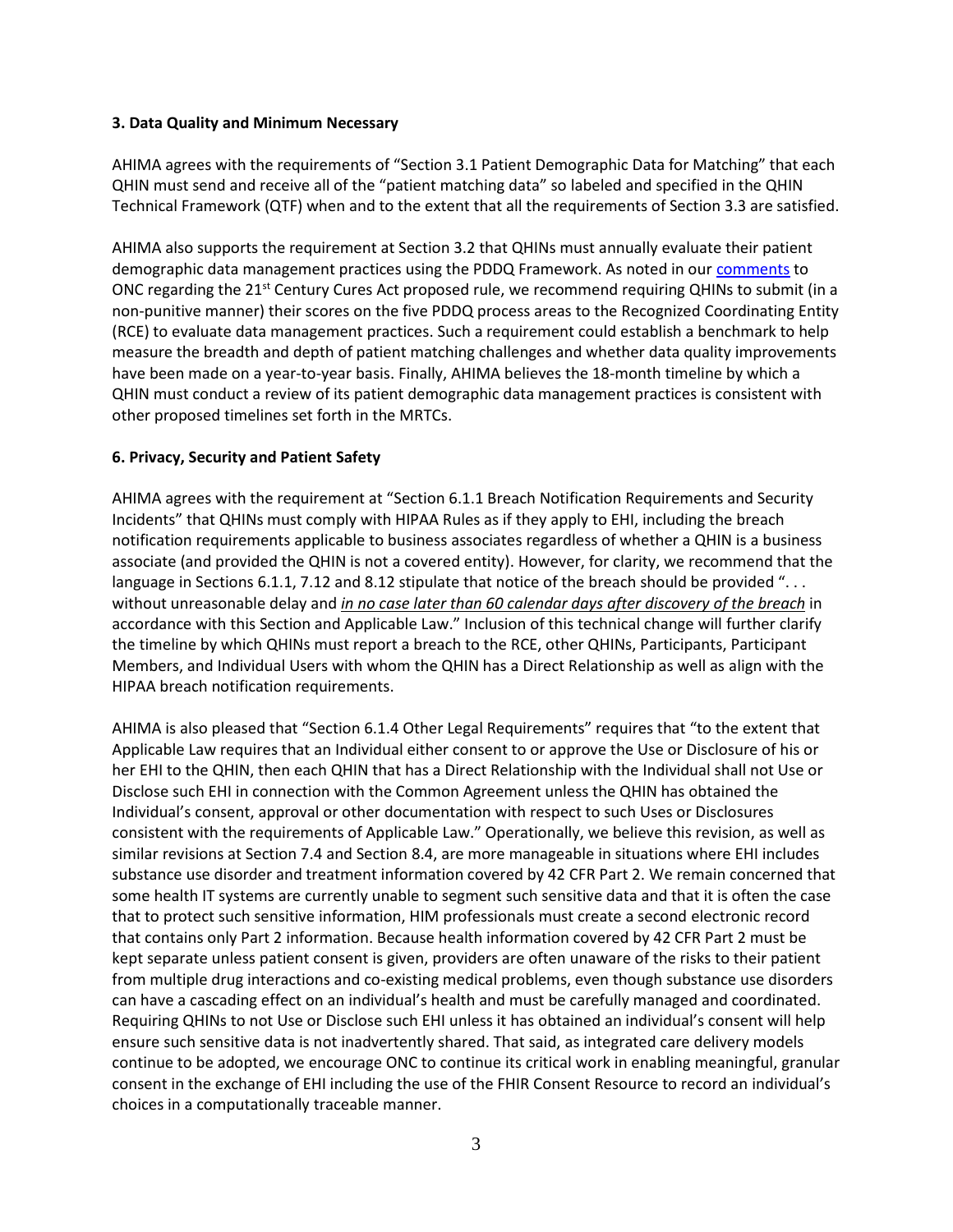AHIMA also supports the requirements "Section 6.2.2 Data Integrity" as well as similar requirements in Sections 7.16 and 8.16 that require the reporting of known instances of inaccurate or incomplete EHI to the Participant (and Participant Member) and that the Participant (and Participant Member) remediate such data integrity issues in a timely manner to the extent reasonably possible. Requiring Participants and Participant Members to safeguard against inaccurate or incomplete EHI will help ensure the access, exchange, use, and disclosure of accurate, timely, and complete data, which is crucial to improving care, enhancing interoperability, and system transformation across the healthcare continuum.

## **7. Participant Minimum Obligations**

AHIMA supports ONC's intent in Section 7 to require non-HIPAA entities acting as Participants that elect to participate in exchange to be bound by certain provisions that align with the safeguards of the HIPAA Rules. AHIMA is concerned that the existing regulatory landscape lacks sufficient guardrails around non-HIPAA entities to protect the privacy and security of a patient's electronic health information. Patients may be largely unaware that once they authorize a covered entity and/or business associate to push their health information to a third-party app and such an entity is a non-HIPAA entity, the rights afforded under HIPAA no longer apply. Failure to provide appropriate, transparent privacy and security safeguards could invite opportunities for "bad actors" to enter the market and potentially use such sensitive data for nefarious activities. We are pleased to see that the ONC intends as part of the MRTCs to hold non-HIPAA entities accountable to certain HIPAA safeguards including but not limited to Minimum Necessary requirements, Minimum Security Requirements and Breach Notification requirements. We believe this will not only improve data integrity, confidentiality and security but help foster confidence and trust in the data among Participants and Individual Users.

We also suggest greater clarification is needed in "Section 7.14(ii) Processing of Individual Access Services Request." The MRTCs states that each Participant that receives an Individual Access Services request with whom it has a Direct Relationship "shall provide such Individual with respect to his or her EHI regardless of whether the Participant is a Covered Entity or Business Associate. . ." However, under HIPAA, if the Participant is a covered entity or the PHI is maintained by a business associate on behalf of a covered entity, an individual has the right to access their PHI in one or more designated record sets maintained by or for the covered entity.<sup>1</sup> Under such circumstances, it is unclear whether HIPAA or Section 7.14 (ii) would prevail. Furthermore, 45 CFR §164.524 excludes two categories of information from the HIPAA right of access: psychotherapy notes and information compiled in reasonable anticipation of or for use in, a civil, criminal or administrative action or proceeding.<sup>2</sup> Given the broad definition of EHI, it would appear that under Section 7.14 such information would not be excluded, contrary to HIPAA. Therefore, we recommend that Section 7.14(ii) be amended to state:

Each Participant that receives a request for Individual Access Services from an Individual with whom it has a Direct Relationship shall provide such Individual with Individual Access Services with respect to his or her EHI *in accordance with this section and Applicable law. If the Individual wants the EHI to go to a third party, the Individual shall satisfy the conditions at 45 CFR §164.524(c)(3)(ii) as if it applies to EHI*.

We believe this language, taken together with the definitions of "Participant Member Agreement" and "Participant-QHIN Agreement" in Section 1 as well as the requirements in Section 7.18 will clarify any

 $\overline{a}$ 

<sup>&</sup>lt;sup>1</sup> Available at: https://www.hhs.gov/hipaa/for-professionals/privacy/guidance/access/index.html.

<sup>2</sup> 45 CFR §164.524(a)(1)(i-ii) and 45 CFR §164.501.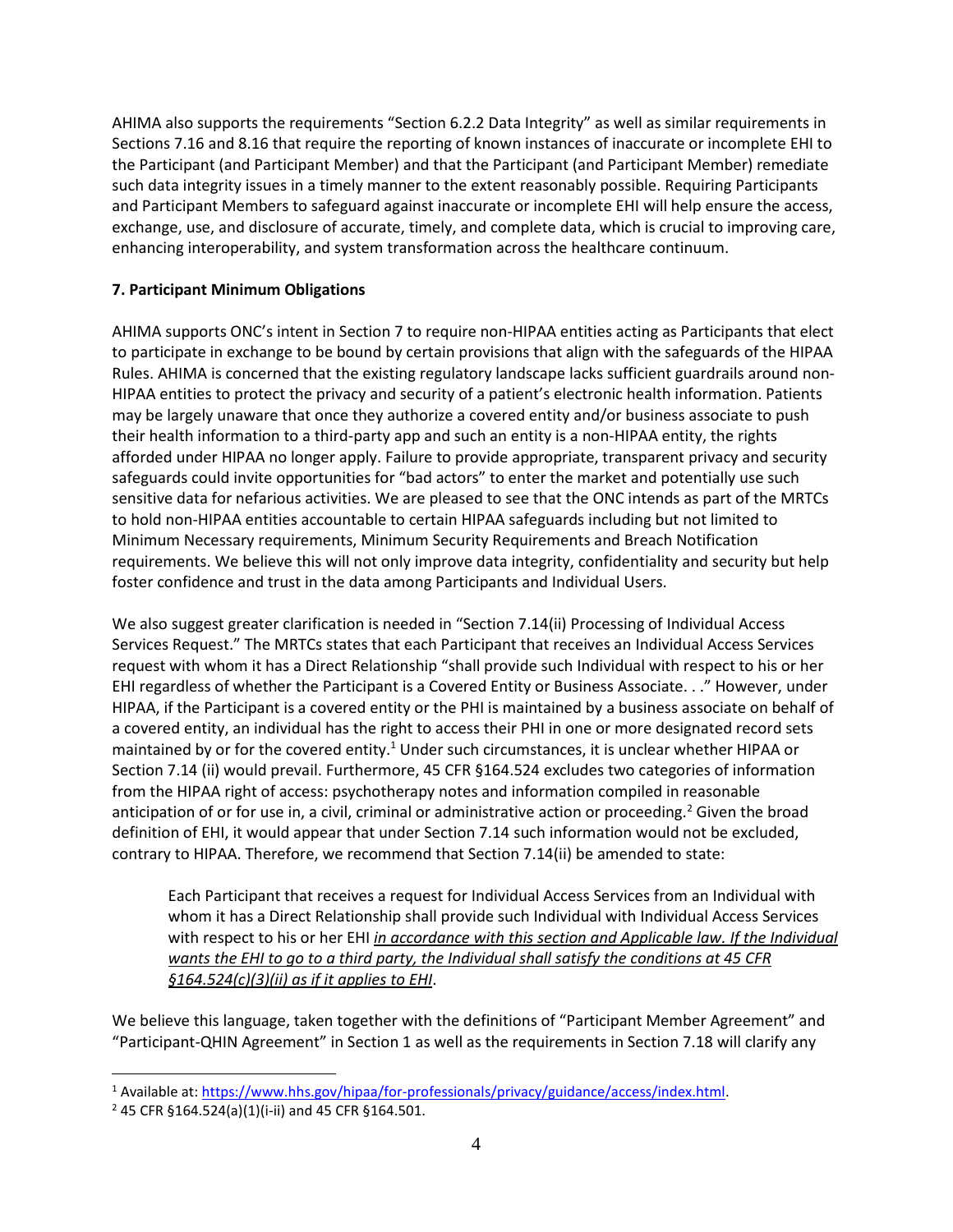confusion as to what information much be provided in response to an Individual Access Services request when a Participant is a covered entity or business associate. We also believe similar clarifications should be provided in Sections 2.2.4(ii) and 8.14(ii) to ensure consistency.

## **9. Individual Rights and Obligations**

AHIMA supports the recommendation in "Section 9.5.1 Right to Request Summary and Applicable Period" that to meet this obligation, covered entities may comply with the requirements of 45 CFR § 164.528. However, as you know, at the end of 2018, the HHS Office for Civil Rights (OCR) issued a Request for Information (RFI) seeking input from the public as to how the HIPAA Rules could be modified, including accounting of disclosures, to further HHS' goal of promoting coordinated, valuebased healthcare. Should OCR proceed to implement section 13405(c) of the HITECH Act and require that an accounting of disclosures include disclosures made for TPO purposes through an EHR during three years before the request, we are concerned that this could diverge from what is required of covered entities under Section 9.5 of the MRTCs. AHIMA recommends that ONC and the RCE work closely with OCR as it moves forward with development of the Common Agreement to ensure alignment with any changes that OCR may make to HIPAA with respect to accounting of disclosures.

AHIMA also recommends that ONC reduce the number of days by which QHINs, Participants, and Participant Members must provide the summary of disclosures from 60 to 30 days. Given the rarity of accounting of disclosures requests, it is difficult today to accurately extrapolate the amount of time it takes to respond to such a request That said, under current conditions, the time it takes a covered entity to respond to an individual's request for an accounting of disclosures often depends on the activity or activities of the patient. For example, if the patient's activities consist of one emergency department visit, a manual abstract can be produced within 1-2 hours. However, if a patient has a long history of activities over six years, it might take at least one business day to perform a manual abstract of the patient's chart to determine where/when the patient's information was accessed. In general, HIM professionals try to produce the accounting of disclosures for the requesting individual within the same business day or next business day. Along these lines, we believe that 30 days is sufficient for QHINs, Participants, and Participant Members to provide Individuals with a summary of Disclosures of EHI for Exchange Purposes.

# **Appendix 3: Qualified Health Information Network (QHIN) Technical Framework**

## **Patient Identity Resolution**

*ONC Request for Comment #9: Different communities tolerate different degrees of risk with respect to accurately matching patient identities. Should QHINs meet a minimum performance standard (e.g., a minimum acceptable matching accuracy rate) over a specified time period? Likewise, different algorithmic techniques for matching patient identities use different approaches and must be tuned to the applicable patient population and continuously refined over time. Should QHINs measure and report on the performance of the algorithm(s) they rely on (e.g., by calculating precision, recall, etc.)?*

Given the variance in the calculation of patient matching rates across HINs, Participants, and Participant Members, requiring QHINs to meet a minimum performance standard could prove challenging at this time. That said, a minimum performance standard would help ensure that patients are being appropriately matched to their EHI. Therefore, we recommend that ONC and the RCE work with QHINs,